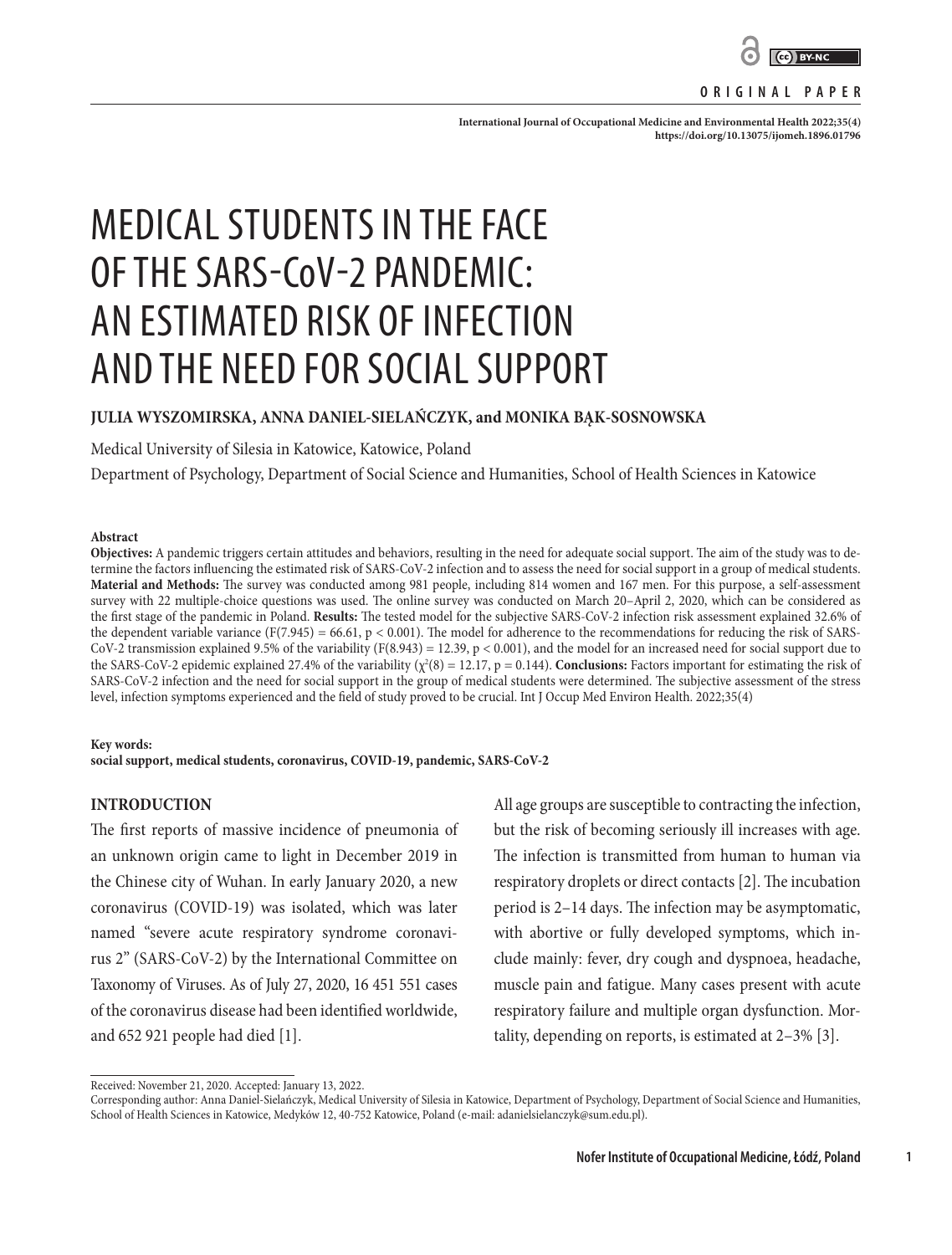Since there are no approved treatments, prevention plays a key role. The main recommendations are hand washing, wearing surgical masks to reduce the emission of infected respiratory droplets, isolating confirmed cases of the infection, monitoring contacts, avoiding gatherings, ventilating rooms, decontaminating surfaces and using protective clothing by healthcare professionals [3,4].

In Poland, the first case of SARS-CoV-2 infection was reported on March 4, 2020. As of March 20, 2020, 325 cases had been confirmed, and 5 people had died [5]. On March 12, 2020, stationary courses at Polish universities were suspended by the decision of the Minister of Science and Higher Education. It was recommended to implement them online [6]. On March 20, 2020, the Polish government introduced a state of epidemic, restricting leaving home, free movement and gatherings of >2 people [7]. Students were isolated from their social groups, friends, partners, and sometimes also families. Additionally, medical students were exposed to the potential risk of being appointed by the government to actively fight the epidemic in the case of a rapid growth of infections [8].

The first stage of the epidemic in Poland, a significant change in the life situation and uncertainty about the near future were undoubtedly perceived by students as a crisis situation that could potentially increase the experienced levels of stress, anxiety, uncertainty and helplessness [9]. In response, the Medical University of Silesia in Katowice launched remote psychological first aid for students and doctoral students, provided by professionals with appropriate qualifications. The academic community was informed about the possibilities and conditions of using the aid via Skype. It has become important to reach people who are most at risk of the negative mental health outcomes resulting from the epidemic, and thus most in need of support.

To date, in Poland there has been no research on the impact of infectious disease outbreaks on mental health. This results from the lack of a history of epidemics similar to SARS-CoV-2, which would be associated with restrictions introduced on a large scale. Although many reports have already been published on the impact of the coronavirus pandemic on the mental health of the population [9], including students [10], to the best of the authors' knowledge, there has been no subjective assessment of the infection risk and the need for social support, either in the general population or in narrower groups.

Taking into account the above, 2 main aims of the study were set. The first one concerned a self-assessment of the risk of SARS-CoV-2 infection and the need for social support among medical students. The other aim was very practical for psychologists. It served as an attempt to verify if and how specific factors determine the increased need for social support and the perceived risk of virus transmission and infection contraction. The authors took into account socio-demographic factors, the field of medical studies, a self-assessment of health and stress levels, behavior related to prevention in the case of contracting the infection, as well as helping others.

The authors expect that these results will quickly translate into action plans, and then into cost-effective, timely and accurate interventions.

# **MATERIAL AND METHODS**

#### **Participants**

The study covered students from all 5 faculties of the Medical University of Silesia in Katowice, Poland. The survey was conducted among 981 people, including 814 women and 167 men, who altogether accounted for 8.2% of all students of that University. The respondents were divided into 4 groups representing specific fields of study:

- group A-351 from the medical faculty (medicine);
- group B-86 from the dental faculty (dentistry);
- group C-247 from the nursing, midwifery, medical rescue and pharmacy faculties;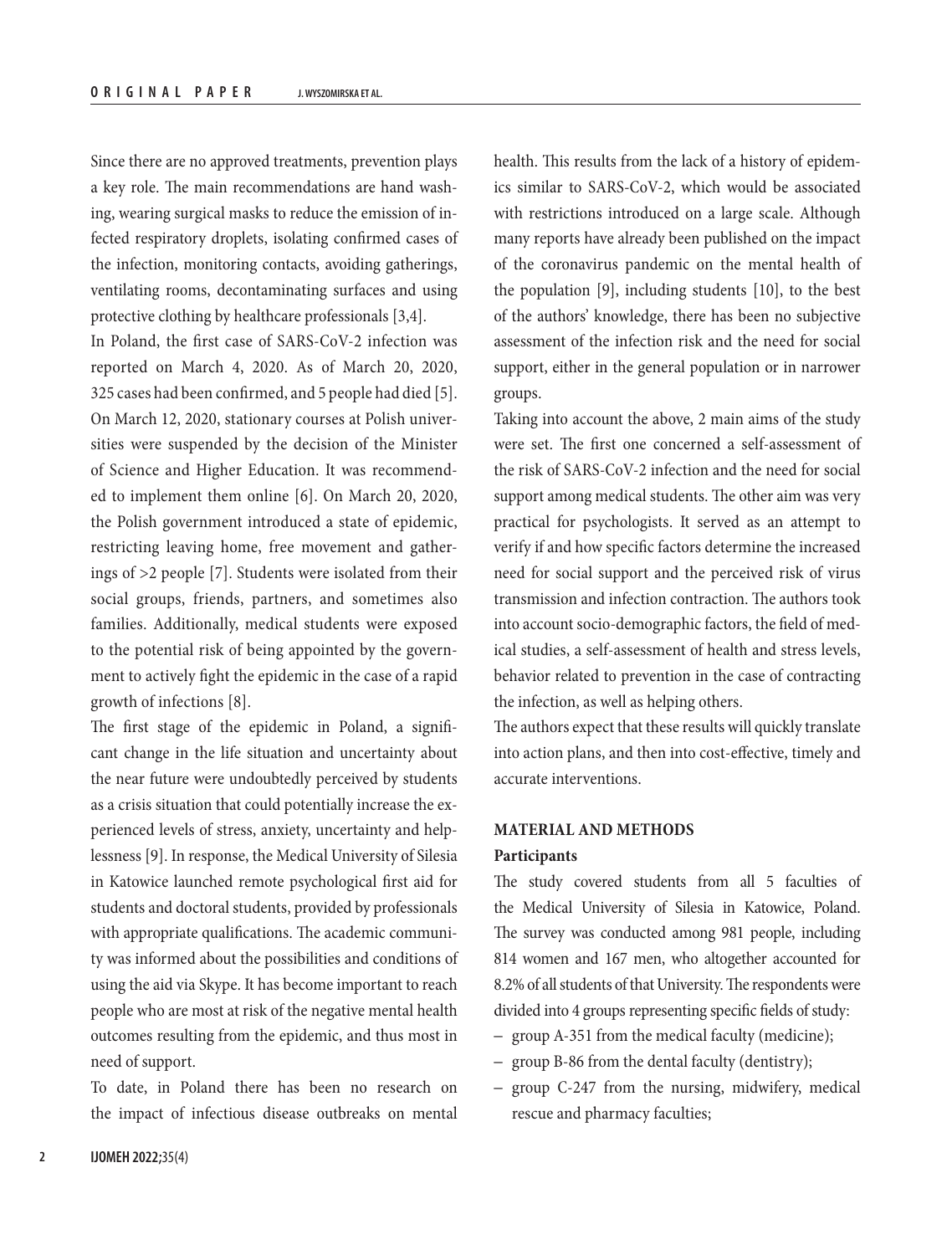– group D-259 from other faculties (physiotherapy, medical analytics, medical biotechnology, neurobiology, medical coaching, electroradiology, cosmetology, dietetics, public health, health risk management).

The distribution of the studied subjects in particular subgroups is presented in Figure 1. The age of the respondents was 19–59 years.

Using the sample size calculator [11], the minimum size was estimated at 382 people. The authors considered the number of students of medical universities in Poland in the academic year 2017/2018, i.e., 64 300 [12], the response distribution of 50%, the confidence level of 95%, and the margin error 5%.

The survey discussed in this paper is part of a larger project analyzing the cognitive, emotional and behavioral functioning of university students during the SARS-CoV-2 pandemic. In this part of the project, the authors used a self-assessment survey with demographics and 22 specific multiple-choice questions concerning the following: an estimated risk of infection, adherence to recommendations for reducing the risk of virus transmission, potential actions to be taken in case of infection, stress associated with the pandemic, health condition, the need for psychological support, and involvement in aid activities.

Based on the survey questions, several indicators were developed and used for further statistical analysis:

- An indicator for the subjective assessment of the infection risk was created by summing up the answers to 3 questions regarding the risk of: getting infected, transferring the virus to other people, and becoming seriously ill due to the infection. Cronbach's α reliability index for this scale is 0.627.
- An indicator for the subjective assessment of the risk of the relatives becoming seriously ill in the case of a potential SARS-CoV-2 infection is reflected by the average response to the above-mentioned questions in relation to the respondents' parents, grandparents, partners,



**Figure 1.** Distribution of persons in the group of students ( $N = 981$ ) in an online survey during the first stage of the SARS-CoV-2 pandemic in Poland, March-April 2020

siblings, children and friends. Cronbach's α reliability index for this scale, consisting of 6 items, is 0.812.

- The indicator of adherence to recommendations for reducing the risk of becoming infected and/or infecting others was created by summing up the answers to 13 questions, including: avoiding touching the eyes, nose and mouth, covering the mouth when sneezing or coughing with an elbow or tissue, washing hands, disinfecting hands and objects, keeping a minimum distance of 1.5 m from people in public spaces, avoiding public places and leaving home without a clear need, limiting direct contact with the loved ones, avoiding the use of shared dishes during meals, avoiding greeting by shaking hands, wearing a protective mask, preferring to work/learn online than to work/learn in a stationary mode, or keeping the recommended social distance. The value of Cronbach's α for this scale is 0.798.
- The need for social support was assessed on the basis of a dichotomous answer to the question: "Have I needed more support from other people than usual over the last 14 days?"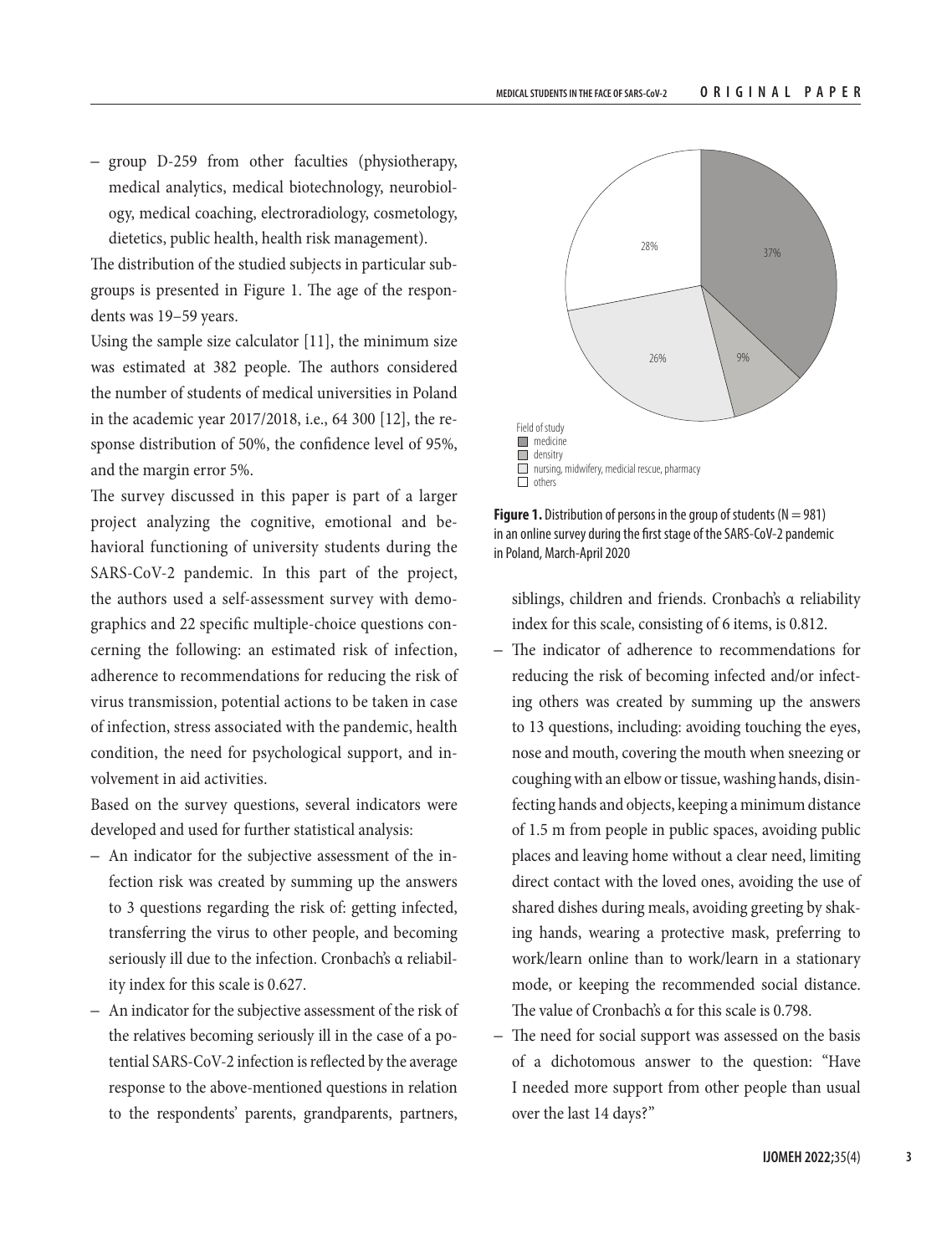- The subjective level of stress was assessed by answering the following question on the 5-point Likert scale: "Try to assess how stressful the coronavirus epidemic is for you."
- The indicator of potential actions to be taken in the case of contracting the infection was created by summing up the answers to 10 questions (some questions had reverse scoring), including: no action, wearing a protective mask, staying home for at least 14 days, informing people about the infection if there was a contact with them, telephone contact with the primary care physician, telephone contact with State Sanitary Inspection/National Health Service (Narodowy Fundusz Zdrowia - NFZ), telephone contact with the infectious diseases ward/hospital, personally reporting to a primary healthcare physician, personally reporting to the emergency room, personally reporting to the infectious diseases ward/hospital.
- The health condition was assessed in several ways:
	- $\circ$  on the basis of a dichotomous answer to some questions: "Are you undergoing immunosuppressive treatment?" "Are you diagnosed with reduced immunity (whatever the cause)?" "Do you smoke?";
	- $\circ$  based on the answer to a multiple-choice question about the diagnosis of chronic diseases such as: cardiological, respiratory system, hypertension, diabetes, other or none;
	- $\circ$  by summing up the symptoms that occurred in the last 14 days such as: fever (>38°C for a min. 24 h), muscle aches, tiredness, sore throat, cough, dizziness, rhinitis, breathing problems, headaches, chills or lack of the above symptoms;
	- $\circ$  by answering a question on the 5-point Likert scale: "How do you rate your overall health?."
- The involvement in aid activities was assessed on the basis of a dichotomous answer to the question: "Are you involved in volunteering activities related to the COVID-19 pandemic (education, counseling,

medical assistance, help with childcare, with daily errands, etc.)".

The internal consistency of all indicators described above is satisfactory; the value of Cronbach's α ranges 0.627–0.812.

### **Study organization**

The survey was conducted in the period of March 20– April 2, 2020, which can be considered as the first stage of the pandemic in Poland. The survey was conducted online, with the link to the survey being made available on the University's website and on Facebook groups gathering students. It was also sent to the University e-mail addresses. The survey was voluntary and anonymous. The survey received a positive opinion of the Bioethics Committee of the Medical University of Silesia in Katowice (PCN/0022/KB/59/20).

## **Statistics**

The IBM SPSS 25 Statistics package [13] was used to compile the results. The first analysis examined how to predict the degree of the subjective SARS-CoV-2 infection risk assessment on the basis of socio-demographic variables, the field of medical studies and variables related to the way of one's functioning during the epidemic. For this purpose, a stepwise regression analysis was performed, and final models were reported.

The second analysis predicted an increased need for social support in connection with the SARS-CoV-2 epidemic (where the chance for an increased need for social support was interpreted in relation to the lack of such need) on the basis of socio-demographic variables, the field of medical studies and variables related to the way of one's functioning during the epidemic. For this purpose, a logistic regression analysis was performed using the Wald progressive selection method.

The most numerous group was composed of students of medicine; therefore, it was decided to treat them as a reference group for other fields of study in statistical analyses.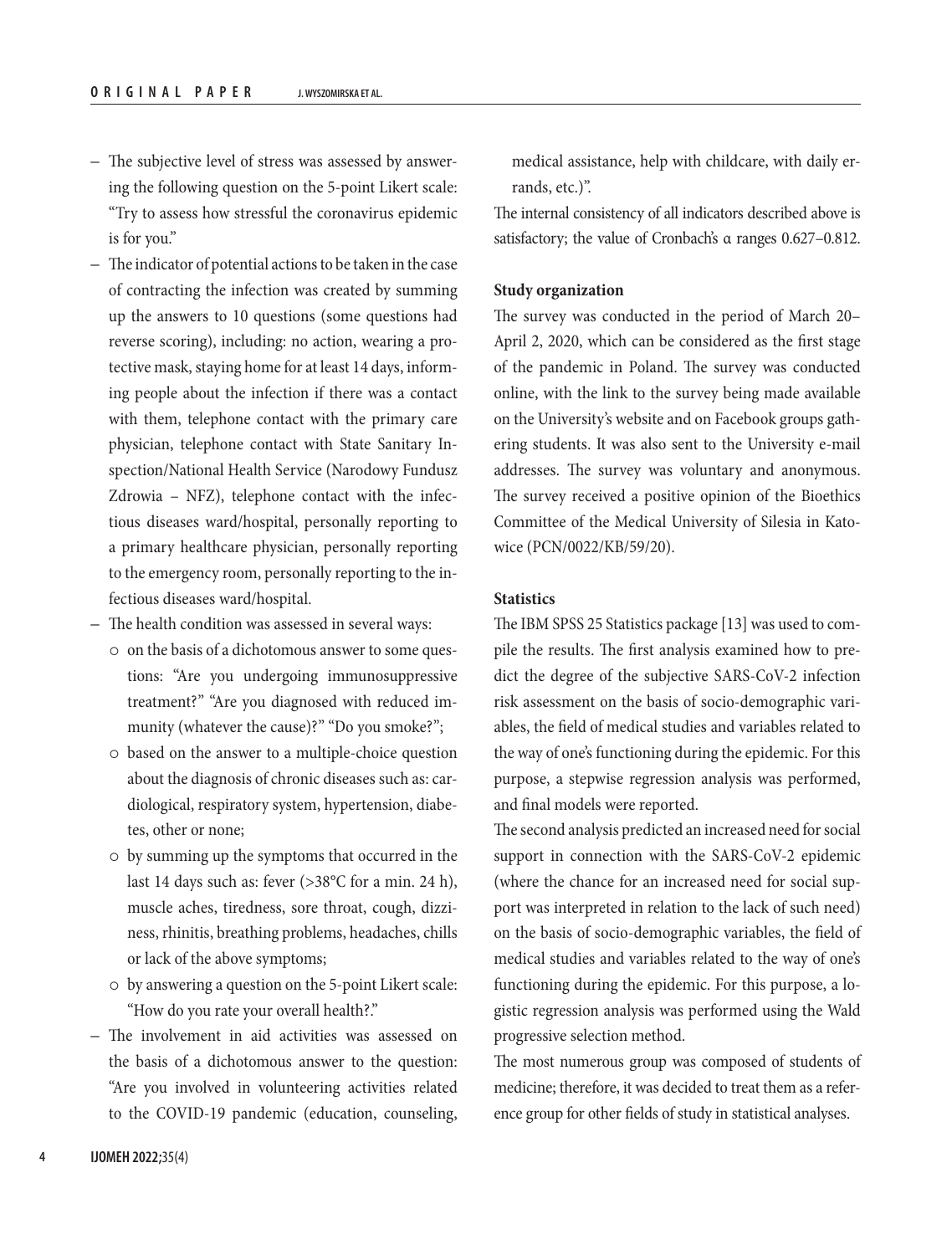| Variable                                                                                                         | M     | Me    | <b>SD</b> | Min.  | Max   |
|------------------------------------------------------------------------------------------------------------------|-------|-------|-----------|-------|-------|
| Age [years]                                                                                                      | 23.23 | 22.00 | 4.67      | 19.00 | 59.00 |
| Overall health self-assessment [pts]                                                                             | 4.17  | 4.00  | 0.77      | 1.00  | 5.00  |
| Experienced symptoms of viral infection [n]                                                                      | 1.30  | 1.00  | 1.40      | 0.00  | 9.00  |
| Assessment of the chance of receiving medical assistance in the event of getting<br>infected with COVID-19 [pts] | 2.94  | 3.00  | 1.01      | 1.00  | 5.00  |
| Stress self-assessment during the epidemic [pts]                                                                 | 3.42  | 4.00  | 1.05      | 1.00  | 5.00  |
| Assessment of the risk of relatives getting infected [pts]                                                       | 2.97  | 3.00  | 0.76      | 1.00  | 5.00  |
| Subjective SARS-CoV-2 infection risk assessment [pts]                                                            | 7.68  | 8.00  | 2.60      | 3.00  | 15.00 |

Table 1. Descriptive statistics for the group of students (N = 981) in an online survey during the first stage of the SARS-CoV-2 pandemic in Poland, March-April 2020

Table 2. Regression factors for predicting the subjective SARS-CoV-2 infection risk assessment in the group of students (N = 981) in an online survey during the first stage of the SARS-CoV-2 pandemic in Poland, March-April 2020

| Variable                                                      | B       | SE   |         | р       |
|---------------------------------------------------------------|---------|------|---------|---------|
| Constant                                                      | 0.50    | 0.67 |         | 0.460   |
| Assessment of the risk of relatives getting infected          | 0.94    | 0.10 | 0.28    | < 0.001 |
| Subjective stress assessment                                  | 0.63    | 0.07 | 0.26    | < 0.001 |
| Age                                                           | 0.09    | 0.02 | 0.15    | < 0.001 |
| Professional activity in the past 14 days $(1 - no, 2 - yes)$ | 0.90    | 0.18 | 0.14    | < 0.001 |
| Sum of symptoms of viral infection                            | 0.18    | 0.05 | 0.10    | < 0.001 |
| Subjective health assessment                                  | $-0.28$ | 0.09 | $-0.08$ | 0.003   |
| Field of study: other fields of study (ref. medicine)         | $-0.42$ | 0.15 | $-0.07$ | 0.007   |

Dependent variable: SARS-CoV-2 infection risk assessment.

## **RESULTS**

The mean index of the subjective infection risk assessment in this study was 7.68 and standard deviation (SD) was 2.60 (min. 3; max 15). Detailed descriptive statistics of variables are presented in Table 1. The model for the subjective SARS-CoV-2 infection risk assessment as a dependent variable proved to be well adjusted to the data  $(F(7.945) = 66.61,$ p < 0.001); explaining 32.6% of the dependent variable variance (adjusted  $R^2 = 0.326$ ). Out of 19 variables, 7 turned out to be statistically significant, for which the values of standardized β coefficients are presented in Table 2.

The results of the analysis indicate that the higher the respondents assessed their risk of SARS-CoV-2 infection,

the higher they assessed the risk of their relatives getting infected (β = 0.28) and their level of stress (β = 0.26). The risk of infection also increased with age ( $\beta = 0.15$ ), with an increase in the number of experienced symptoms of viral infection ( $β = 0.10$ ), and with a decrease in the subjective assessment of one's own health ( $β = -0.08$ ). The infection risk was also assessed as higher by those who had been working in the past 14 days. On the other hand, students of other faculties were less afraid of the infection (β = 0.14) as compared to students of medicine  $(\beta = -0.07)$ .

The increased need for social support in the past 14 days was declared by 359 (36.6%) people, while only 10 people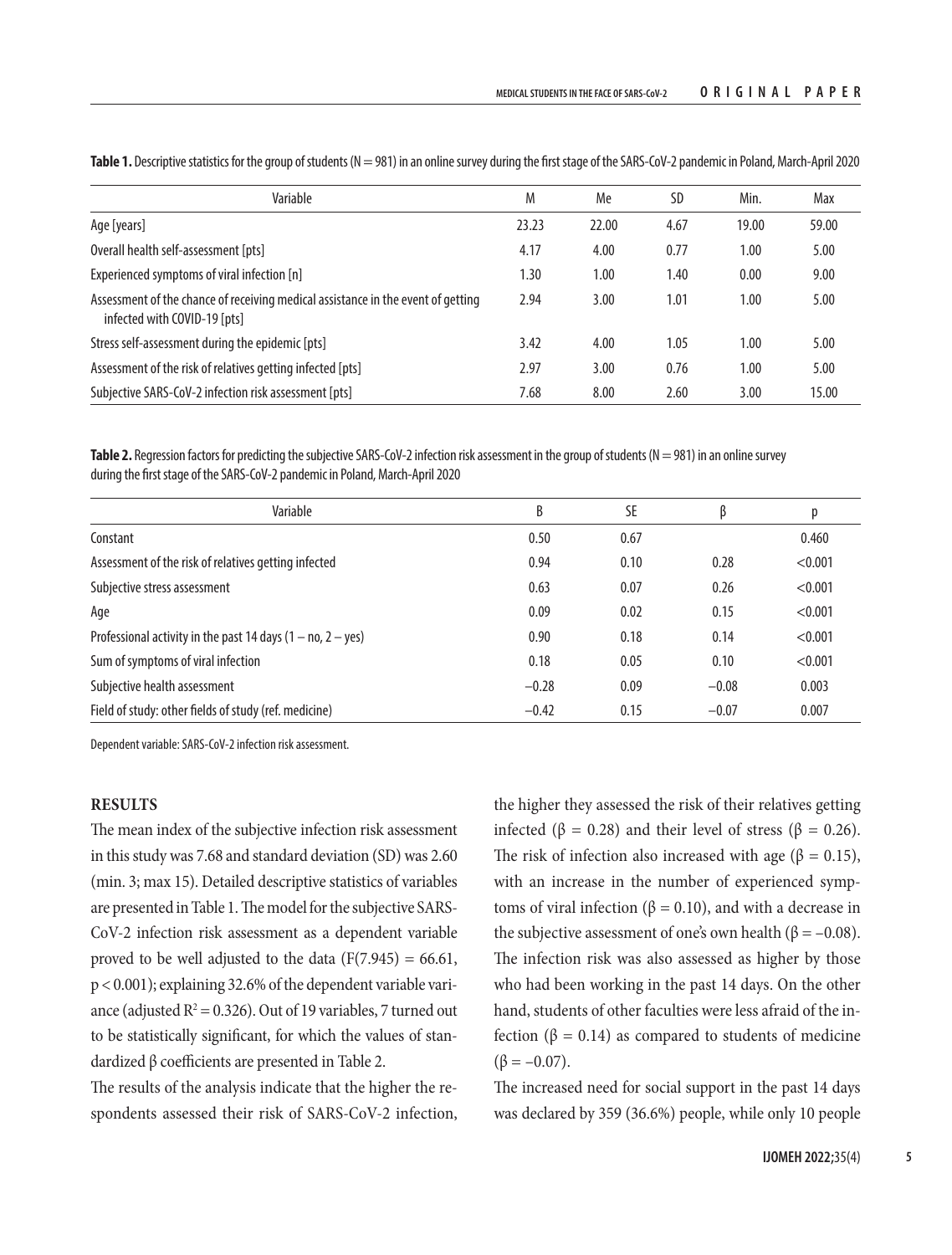| Variable                                                                                                   | B       | SE   | Wald   | df | р       | Exp(B) |
|------------------------------------------------------------------------------------------------------------|---------|------|--------|----|---------|--------|
| Sex $(1 - women)$                                                                                          | 0.48    | 0.24 | 4.07   |    | 0.044   | 1.62   |
| Sum of symptoms of viral infection                                                                         | 0.18    | 0.05 | 11.43  |    | 0.001   | 1.20   |
| Assessment of the chance of receiving medical assistance in the event of getting<br>infected with COVID-19 | $-0.18$ | 0.08 | 5.36   |    | 0.021   | 0.84   |
| Stress assessment during the epidemic                                                                      | 0.90    | 0.09 | 100.98 |    | < 0.001 | 2.46   |
| Field of study                                                                                             |         |      | 10.44  | 3  | 0.015   |        |
| $1$ – dentistry (ref. medicine)                                                                            | $-0.93$ | 0.31 | 8.88   |    | 0.003   | 0.39   |
| 2 - nursing, midwifery, medical rescue, pharmacy (ref. medicine)                                           | 0.04    | 0.20 | 0.04   |    | 0.850   | 1.04   |
| $3$ – others (ref. medicine)                                                                               | $-0.20$ | 0.19 | 1.08   |    | 0.299   | 0.82   |
| Degree of adherence to recommendations for reducing the risk<br>of SARS-CoV-2 transmission                 | 0.03    | 0.01 | 7.20   |    | 0.007   | 1.04   |
| Constant                                                                                                   | $-5.70$ | 0.78 | 53.34  |    | < 0.001 | 0.00   |

Table 3. A model predicting the need for social support in the group of students (N = 981) in an online survey during the first stage of the SARS-CoV-2 pandemic in Poland, March-April 2020

Bolded are statistically significant values.

declared to use psychological support in connection with the COVID-19 pandemic. In the context of evaluating the apparent support, 31.2% considered it insufficient. The authors tested the model for an increased need for social support in connection with the COVID-19 epidemic as a dependent variable. The analysis showed that the tested model is well adjusted to the data, as shown by the statistically insignificant Hosmer-Lemesh test  $(\chi^2(8) = 12.17,$  $p = 0.144$ ). Nagelkerke's  $R^2$  value of 0.274 indicates that the developed model explains 27.4% of the instances of the increased need for social support (Table 3).

From among the established predictors, the subjective assessment of stress during the epidemic proved to have the greatest impact on the increased need for support. The value of the odds ratio indicates that, with an increase in stress by 1 unit, the chance of an increased need for support increases by  $146\%$  (OR = 2.46). Relatively strong predictors are also sex and the field of study. Women were 62% more likely to feel an increased need for social support than men (OR  $=$  1.62), while those studying dentistry were 61% less likely to feel an increased need

for support than those studying medicine ( $OR = 0.39$ ). In addition, the need for social support was found to increase with the number of experienced symptoms of viral infections ( $OR = 1.20$ ) and the degree of adherence to recommendations for reducing the risk of SARS-CoV-2 transmission ( $OR = 1.04$ ). In contrast, it decreased with an increase in the assessment of the chance of receiving medical assistance in the event of getting infected with  $COVID-19 (OR = 0.84).$ 

## **DISCUSSION**

Due to the lack of related literature, the authors compared the results of the present study with previous ones about MERS-CoV.

The first stage of the pandemic in Poland, as in other countries, was a period of great disinformation concerning the recommendations and prevention of SARS-CoV-2 infection. Experts published a lot of information with different degrees of certainty and reliability, partly contradictory, which were then quickly dismissed and replaced by other information. At the time of the survey, govern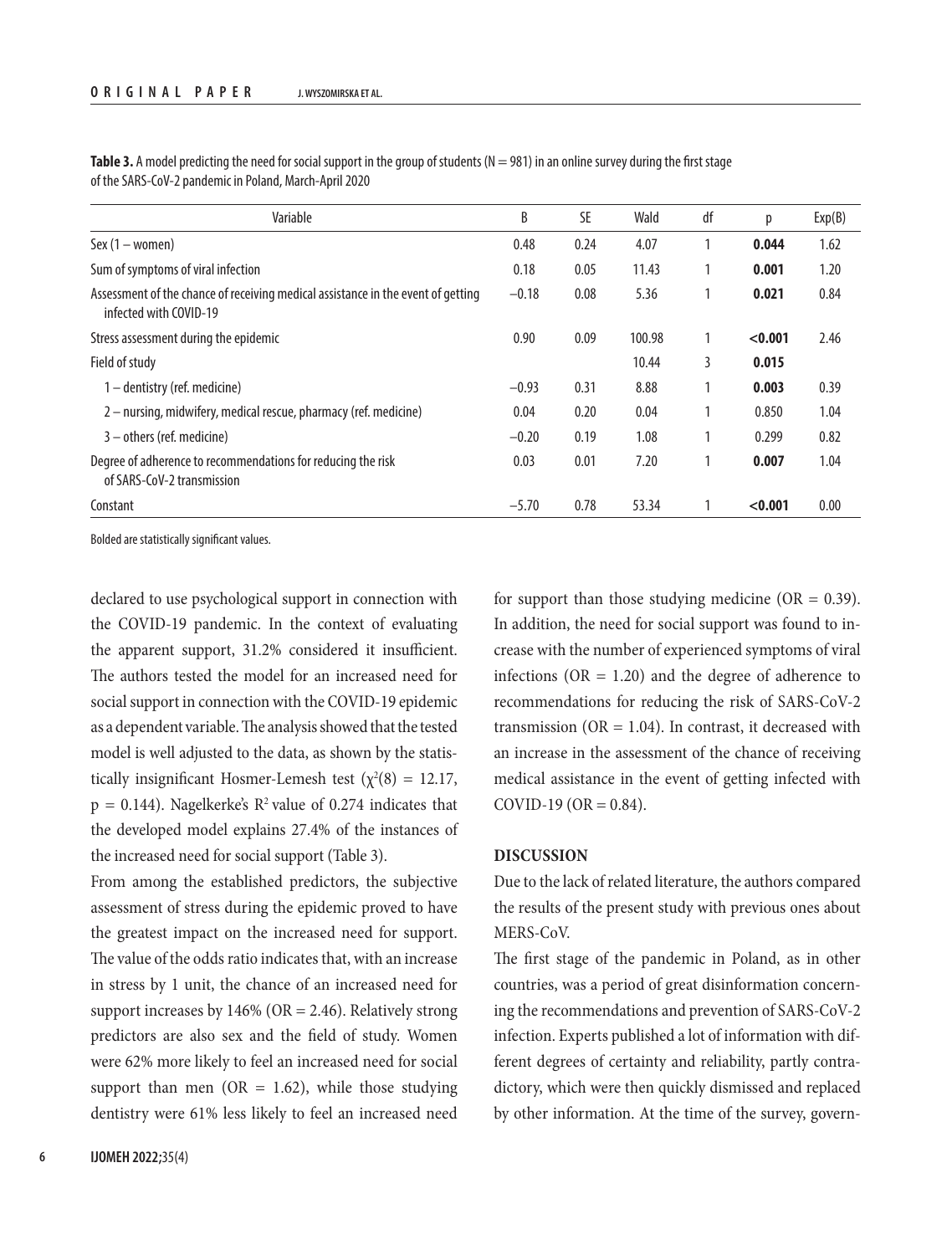ment restrictions were gradually introduced: mass events were cancelled, schools, kindergartens and colleges were closed, and borders were also closed, which could have affected the sense of security and personal freedom and, for many people, required immediate adaptation to new conditions [14]. At that time, there was no antiviral treatment confirmed against COVID-19 [4].

In the context of an epidemic, medical students are not a typical group of students, as it is reasonable to expect them to have more general knowledge related to the transmission of different types of infections. They are also expected to be more interested in scientifically verified information and to have wide access to such information [15]. In the studies conducted in the first stage of the COVID-19 epidemic in Iran, a high level of knowledge about COVID-19, regarding infection routes, diagnosis and symptoms, was noted among medical students. On average, students responded at 87% of normal responses [16]. Greater knowledge might be expected to translate not only into adherence to prophylactic recommendations but also into factors important for the subjective SARS-CoV-2 infection risk assessment.

People in crisis situations may find it difficult to seek social support, or even to identify precisely what kind of support they need. This also applies to students who, in this situation, may prioritize meeting the requirements of their studies [17,18]. In the present study, only 10 people declared to use psychological support in connection with the COVID-19 pandemic. At the same time, 36.6% of the respondents confirmed an increased need for social support during this particular period. Therefore, the authors' intention was, first and foremost, to identify the predictors that could be treated as indirect indicators of the need for social support. Such a strategy makes it possible to select a group of people among students who should be given more attention or should be directly offered psychological support. The studies conducted in 2003 by Chan and Huak [19] showed that doctors and

nurses who received support during the SARS epidemic experienced fewer psychiatric symptoms (the *General Health Questionnaire* [GHQ], a score of <5) and were less traumatized (a low score on the *Impact of Events Scale*) than those healthcare professionals who did not receive such support (GHQ, a score of >5).

This study revealed that information which is relatively easy to collect can provide knowledge about the factors that determine a greater need for social support during a pandemic. The subjective assessment of the prevalence of stress in connection with the SARS-CoV-2 pandemic proved to be the strongest predictor. The result is consistent with most of the studies carried out so far, both in relation to epidemics [20], and other crisis situations [21]. A higher level of stress, regardless of the external factors causing it, is associated with a greater need for social support. In the authors' view, an advantage of the study is the simplicity of the subjective assessment of stress with only 1 question. Of course, the authors are aware that complex and specific psychological tools can have better psychometric values. In the situation of such a widespread crisis as the SARS-CoV-2 pandemic, it is worth using innovative research tools, but adequate to this situation, even if they do not have the reliability previously confirmed by other authors.

It is important and sometimes crucial to get help and support, and to minimize the burden (additional stress) associated with the study [22,23].

As in Duncan's study [17], female sex was a predisposing factor for a greater demand for social support. At the same time, women use social support as a strategy for dealing with stress more often than men [24].

It was also shown that studying dentistry, in comparison to medicine (the largest group of students in the study), reduces the need for social support. It can be assumed that students of medicine were subject to an additional stress factor of being forced to work during the pandemic, which may explain why they need more social support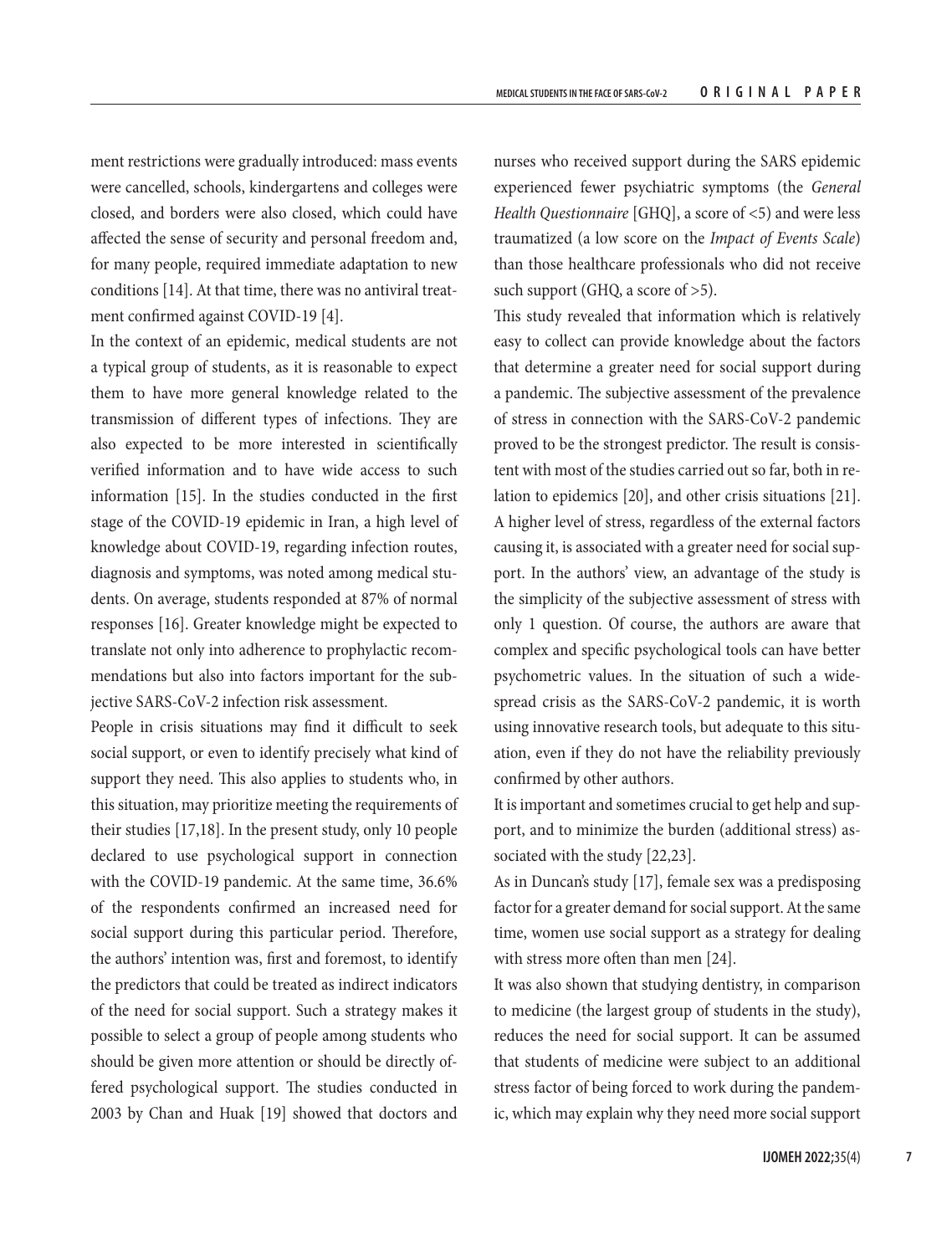than students of dentistry [25]. However, due to the lack of research on this topic, this hypothesis should be approached with great caution.

In the context of estimating the need for support, sex and the field of study are important variables that are directly available. They are valuable because they are easy to identify and do not require additional commitment from the respondents.

The need for support was found to increase for those who had indicated a greater number of symptoms of viral infections experienced in the past two weeks and those who had predicted that they would have lower chances of receiving adequate medical assistance if they became ill. Given that the symptoms of COVID-19 may be similar to those of other viral infections, it can be presumed that among these individuals there may have been those who suspected the development of COVID-19 on the basis of objective indicators [26].

Those who adhered more closely to the pandemic recommendations were also found to have an increased need for support. Adherence to the recommendations and estimation of an individual risk of SARS-CoV-2 infection were positively correlated ( $r = 0.11$ ,  $p = 0.001$ ), but no cause and effect relationship was noted between them. This result is difficult to interpret at this stage of the study. Earlier studies also did not provide a clear answer as to the direction of the link between preventive behavior and the risk of infection.

In contrast to the conclusions from these results, the study conducted by Taghrir et al. [16] with surprising results (negative correlation) was justified by the authors with medical students' knowledge about the consequences of preventive behavior during the COVID-19 pandemic. On the other hand, studies on the impact of the influenza pandemic indicate that the level of anxiety increases with the level of preventive behavior [27]. Given the above, it is likely that other factors, not necessarily related to the epidemic situation, may play a mediating role between the variables mentioned above. Therefore, the authors are planning to include more variables in their further studies and analyses.

The subjective infection risk assessment in the self-assessment survey in question can be described as moderate. The result is similar to that achieved in the study on anxiety towards the risk of transmitting MERS-CoV among healthcare workers [28] and the study related to the subjective risk perception of COVID-19 among Iranian medical students [16,28]. As in the assessment of an increased need for social support, the subjective assessment of the stress level was the most important predictor in relation to the subjective SARS-CoV-2 infection risk assessment. Moreover, a similar range of variability is explained by the assessment of the risk of relatives getting infected. High levels of stress are most often associated with increased anxiety and may change the perception of the risk of experiencing various negative events, including infection and illness [29]. As can be seen in this study, this was a factor independent of objective variables, such as chronic diseases, which could influence the infection risk assessment.

The risk assessment of relatives becoming seriously ill in the case of a potential SARS-CoV-2 infection turned out to be very important for an individual's infection risk assessment. A similar risk assessment mechanism associated with anxiety towards MERS-CoV was revealed in the Alsuba and Tamsah study [28]. A higher level of anxiety, associated with concerns about the transmission of the virus to family members, was found among healthcare workers other than physicians.

It is worth noting that the infection risk assessment also includes an assessment of virus transmission. In addition, the study was dominated by young adults  $(M \pm SD)$ 23.22±4.69), so it may be suspected that concerns for the health of the loved ones significantly influenced the overall infection risk assessment ("If I become infected, I will expose my relatives").

In the respondents' subjective assessment, the risk of infection increased with age. This result is difficult to compare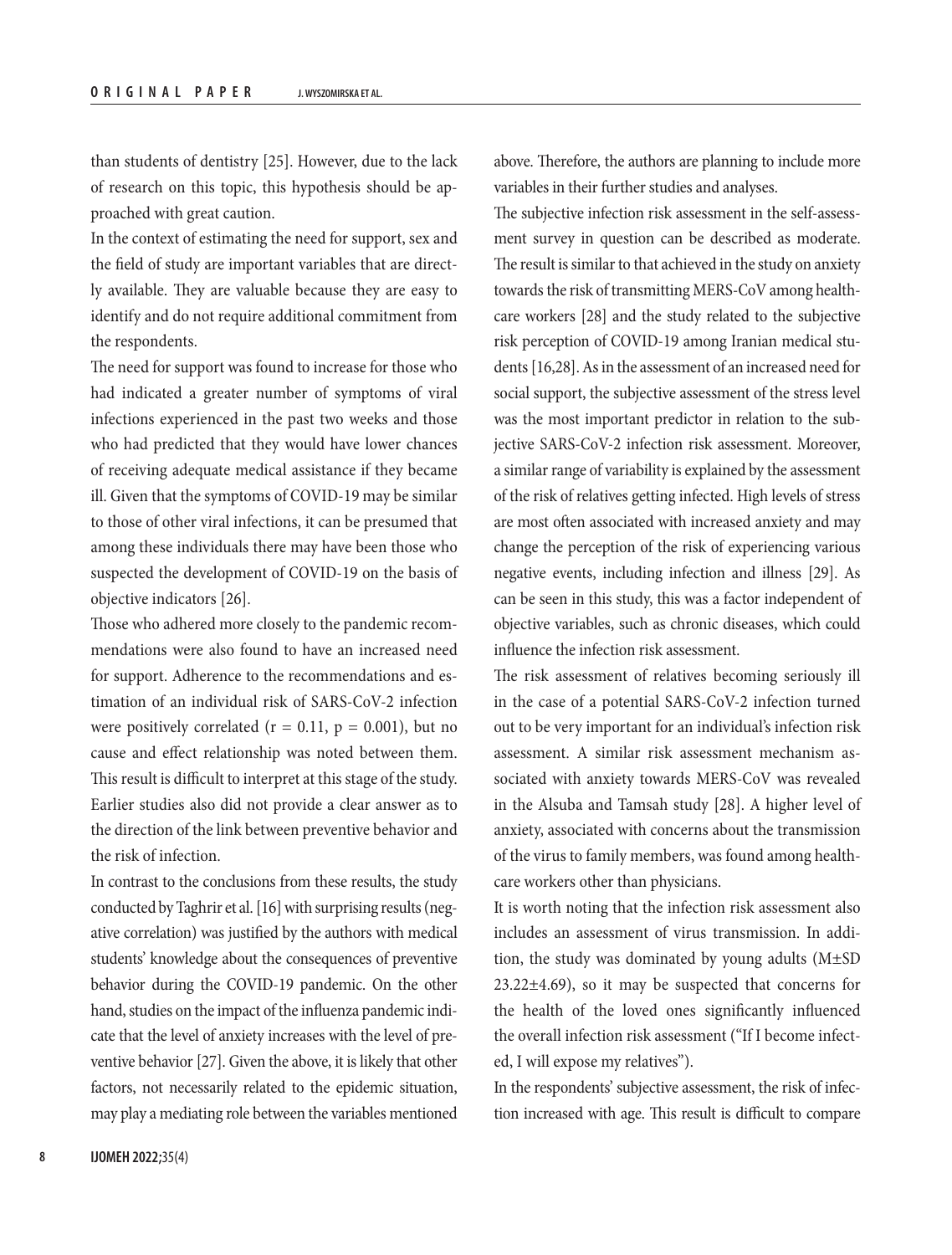with other studies, as it is not possible to identify and categorize age groups in this study as, for example, in the study conducted by Bruine de Bruin [30] on age-related differences in risk perception and mental health related to COVID-19. This study showed that older adults were associated with perceiving a higher risk of dying from COVID-19, but a lower risk of getting infected with SARS-CoV-2.

A probable explanation for these results may be the fact that young adults develop intensively, especially with regard to metacognitive and executive functions, including behavioral control. This increases their awareness, the ability to anticipate the future, criticism, emotional maturity and responsibility for themselves and for their loved ones. Moreover, the information made available to the public stated that the risk of severe COVID-19 illness increased with age. Although, objectively speaking, the respondents were not in an age-related risk group, as the risk concerned people >60 years of age, a lot of attention-grabbing and shocking information about individual cases of severe illness or even deaths among much younger people appeared in the media at the same time. Professional activity in the past 14 days increased the risk perceived by the respondents. It is worth noting that at that time in Poland there were no restrictions related to contact with other people at work, so the risk of getting ill was really high. Students of other faculties (group D) assessed their risk of getting infected as lower, which is understandable when we take into account the nature of these faculties, e.g., medical analytics, dietetics, biotechnology, neurobiology, and public health. Even if these people work, they come into contact with fewer infected people (internship, work) than students of medicine or nursing, midwifery or medical rescue, who have practical classes involving a lot of contact with patients [16,26].

The study identified some important factors related to the increased need for social support and a high sense of risk of getting infected with COVID-19. It also showed that information which is relatively easy to collect

(e.g., sex, field of study, age, professional activity, subjective health assessment) can provide valuable information indicating the validity of extending the interview, as to the need or implementation of an adequate kind of social support during a pandemic or a high sense of threat of contracting the infection, without the need to use specialized tools, and not requiring disclosure of deep psychological experiences (exposure) or building a specific support relationship.

Taking into account the specificity of the surveyed group, the authors expected a greater significance of objective variables, such as the number of experienced symptoms of infection, in individual risk assessments. These proved to be significant, but stress assessment played a much greater role. The answer to a relatively simple question, namely: "Try to assess how stressful the coronavirus epidemic is for you," can provide information about how much support a person needs and whether their sense of threat is increasing.

This study exhibits certain limitations. A significant prevalence of women in the surveyed group can be considered one of these. However, it is worth emphasizing that the obtained sex ratio reflects the distribution of students at the university in question and, in general, sex disparities among those studying in Poland. Moreover, the respondents were not asked about natural sources of support (e.g., whether the student is staying at home or in a dormitory/lodging), which could have a significant impact on the need for social support. The next limitation is that full-time and part-time students were surveyed together, which could differentiate the respondents in terms of variables relevant to the results of the study (e.g., one's family situation and the level of responsibility for others may influence the need for support). The answers were also not analyzed depending on the year of study; the respondents were only asked about their age, which did not allow the authors to determine the differences in the examined variables between specific years of study.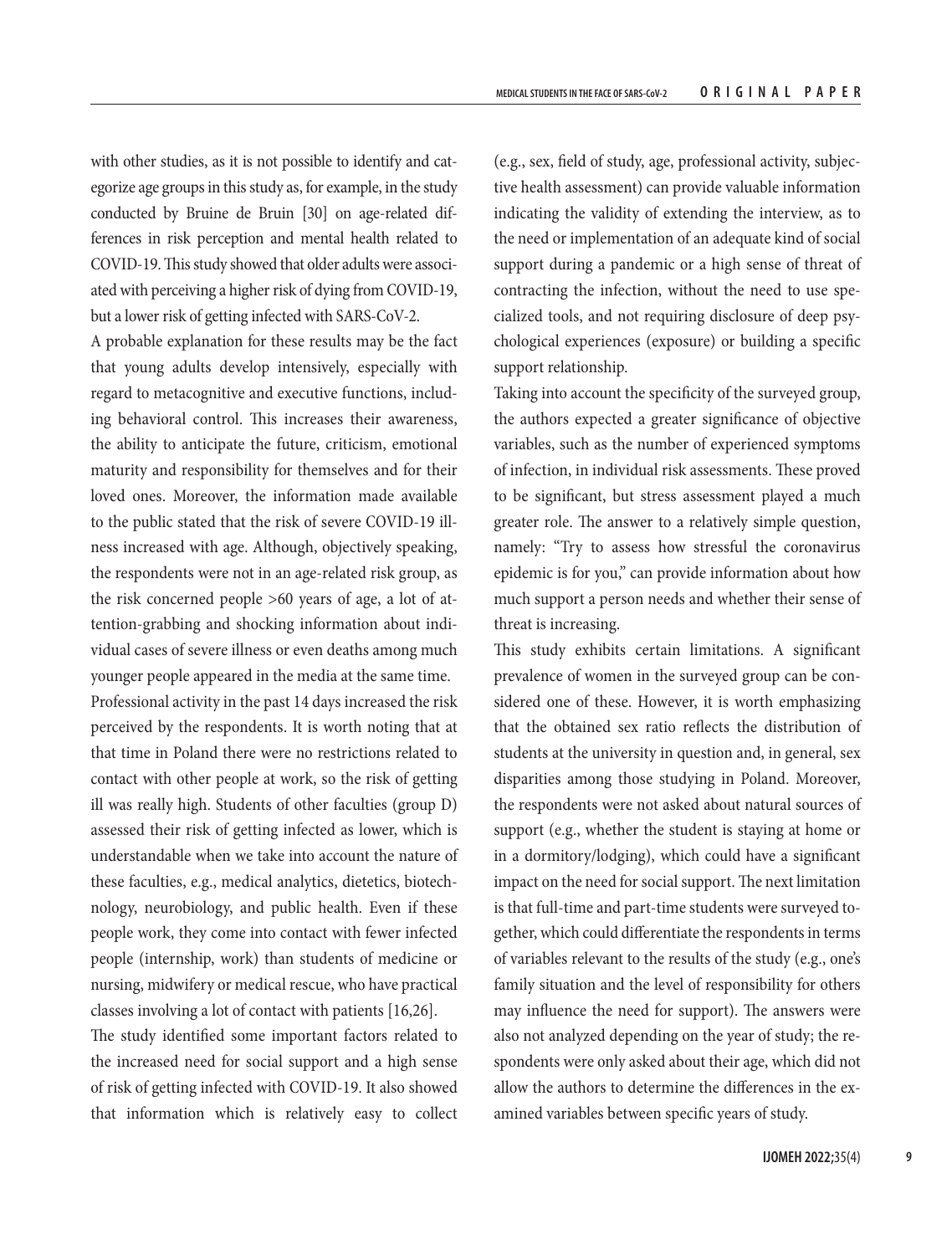Subsequent studies will characterize aspects of psychological functioning of medical students and differences in attitudes towards the pandemic of medical and nonmedical students. The authors would like to determine a more precise significance of the answer to a simple question about the level of stress and other easily accessible variables (which do not require the use of psychological tools) for analyzing complex psychological and social processes in the course of a pandemic. It is necessary to address the relationship between adherence to prophylactic recommendations and the infection risk assessment. This relationship determines the right decisions on actions to reduce excessive anxiety and to strengthen prophylactic actions in a way that does not stimulate dangerous phenomena, e.g., reducing anxiety by undertaking compulsive prophylactic actions.

## **CONCLUSIONS**

- 1. Subjective SARS-CoV-2 infection risk assessment in the group of medical students is influenced by: estimating the risk of relatives getting infected, stress level, age, experienced symptoms of infection, subjective health assessment, professional activity, and field of study.
- 2. An increased need for social support in connection with the SARS-CoV-2 epidemic in medical students is related to: stress level, sex, field of study, experienced symptoms of infection, adherence to recommendations, and estimated chances of receiving medical assistance in the case of getting infected with COVID-19.
- 3. In the first stage of the epidemic, social support should be given primarily to medical students who experience higher levels of stress and more infection symptoms.
- 4. Relatively easily accessible demographic data, such as sex and field of study, as well as answers to the question of the perceived level of stress, can provide valuable information on the potential need for social support and the sense of threat of SARS-CoV-2 infection.

### **ACKNOWLEDGMENTS**

The authors would like to thank all students who participated in this study.

### **REFERENCES**

- 1. Worldometer [Internet]. The United States: The International Team; 2020 [cited 2020 April 8]. Covid-19 Coronavirus Pandemic. Available from: [https://www.worldometers.info/](https://www.worldometers.info/coronavirus/) [coronavirus/](https://www.worldometers.info/coronavirus/).
- 2. Lai C-C, Shih T-P, Ko W-C, Tang H-J, Hsueh P-R. Severe acute respiratory syndrome coronavirus 2 (SARS-CoV-2) and coronavirus disease-2019 (COVID-19): The epidemic and the challenges. Int J Antimicrob Agents. 2020;55(3):105924, [https://](https://doi.org/10.1016/j.ijantimicag.2020.105924) [doi.org/10.1016/j.ijantimicag.2020.105924](https://doi.org/10.1016/j.ijantimicag.2020.105924).
- 3. Singhal T. A Review of Coronavirus Disease-2019 (COVID-19). Ind J Pediatr. 2020;87(4):281–6, [https://doi.org/10.1007/s120](https://doi.org/10.1007/s12098-020-03263-6) [98-020-03263-6](https://doi.org/10.1007/s12098-020-03263-6).
- 4. Adhikari SP, Meng S, Wu Y-J, Mao Y-P, Ye R-X, Wang Q-Z, et al. Epidemiology, causes, clinical manifestation and diagnosis, prevention and control of coronavirus disease (COVID-19) during the early outbreak period: a scoping review. Infect Dis Poverty. 2020;9(1):29, [https://doi.org/10.1186/s40249-020-00646-x.](https://doi.org/10.1186/s40249-020-00646-x)
- 5. World Health Organization [Internet]. Geneva: The Organization; 2020 [cited 2020 April 8]. COVID-19 situation in the WHO European Region. Available from: https://who. maps.arcgis.com/apps/opsdashboard/index.html#/ead3c647 5654481ca51c248d52ab9c61.
- 6. Rozporządzenie Ministra Nauki i Szkolnictwa Wyższego z dnia 11 marca 2020 r. w sprawie czasowego ograniczenia funkcjonowania niektórych podmiotów systemu szkolnictwa wyższego i nauki w związku z zapobieganiem, przeciwdziałaniem i zwalczaniem COVID-19. J Laws 2020, item 405. Polish.
- 7. [Regulation of the Minister of Health of 20 March 2020 on the declaration of a state of epidemic emergency on the territory of the Republic of Poland. J Laws 2020, item. 491]. Polish.
- 8. Deutsche Wellen Polnische Redaktion [Internet]. Bonn: Online Newspaper; 2020 [cited 2020 April 8]. Studenci pomogą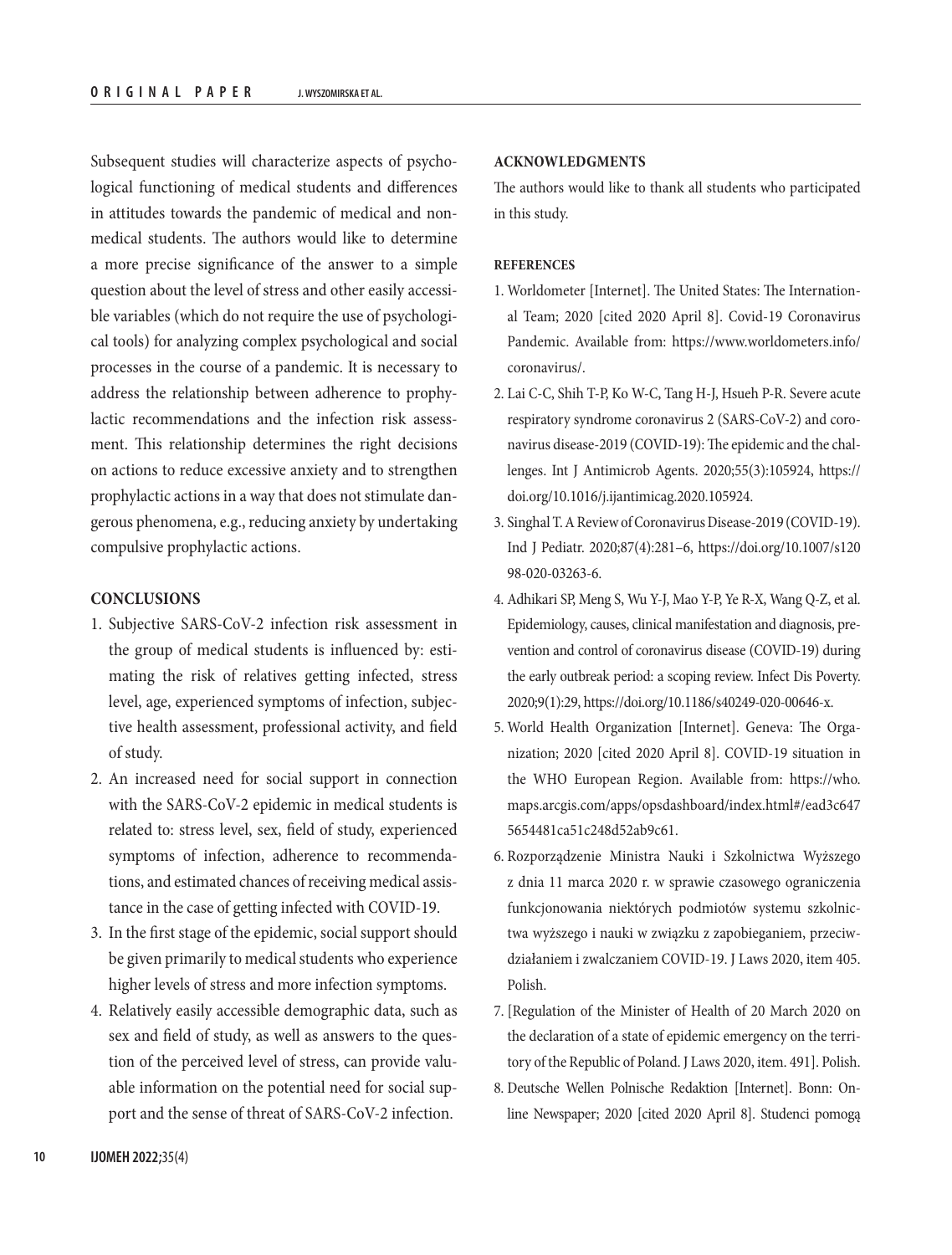w szpitalach. Egzaminy przesunięte o rok. Available from: [https://www.dw.com/pl/studenci-pomog%C4%85-w-szpi](https://www.dw.com/pl/studenci-pomog%C4%85-w-szpitalach-egzaminy-przesuni%C4%99te-o-rok/a-52967841) [talach-egzaminy-przesuni%C4%99te-o-rok/a-52967841](https://www.dw.com/pl/studenci-pomog%C4%85-w-szpitalach-egzaminy-przesuni%C4%99te-o-rok/a-52967841). Polish.

- 9. Myer RA, Conte C. Assessment for crisis intervention. J Clin Psychol. 2006;62(8):959–70,<https://doi.org/10.1002/jclp.20282>.
- 10. Cao W, Fang Z, Hou G, et al. The psychological impact of the COVID-19 epidemic on college students in China. Psychiatry Res. 2020;287:112934, [https://doi.org/10.1016/j.psych](https://doi.org/10.1016/j.psychres.2020.112934) [res.2020.112934](https://doi.org/10.1016/j.psychres.2020.112934).
- 11. Naukowiec.com [Internet]. Kraków: NETSTEL Software; 2020 [cited 2020 April 8]. Kalkulator doboru próby. Available from: <https://www.naukowiec.org/dobor.html>. Polish.
- 12. Polityka Zdrowotna [Internet]. Warszawa: Online newspaper; 2020 [cited 2020 April 8]. GUS: Liczba studentów uniwersytetów medycznych wzrosła. Available from: [https://](https://www.politykazdrowotna.com/39373,gus-liczba-studentow-uniwersytetow-medycznych-wzrosla) [www.politykazdrowotna.com/39373,gus-liczba-studen](https://www.politykazdrowotna.com/39373,gus-liczba-studentow-uniwersytetow-medycznych-wzrosla) [tow-uniwersytetow-medycznych-wzrosla.](https://www.politykazdrowotna.com/39373,gus-liczba-studentow-uniwersytetow-medycznych-wzrosla)
- 13. George D, Mallery P. IBM SPSS Statistics 25 Step by Step: A Simple Guide And Reference.; 2019, [https://doi.org/10.](https://doi.org/10.4324/9781351033909) [4324/9781351033909.](https://doi.org/10.4324/9781351033909)
- 14. Serwis Rzeczypospolitej Polskiej [Internet]. Warszawa: The Government Portal; 2020 [cited 2020 April 8]. Koronawirus: informacje i zalecenia. Available from: [https://www.gov.pl/](https://www.gov.pl/web/koronawirus) [web/koronawirus.](https://www.gov.pl/web/koronawirus) Polish.
- 15. Alshamrani NA, Altuwairqi RG, Alnofea HA. Knowledge, Awareness, and Attitude Regarding Infection Prevention and Control among Medical Students in Al-Taif University. Egypt J Hosp Med. 71(7):3572–7[, https://doi.org/10.12816/]( https:/doi.org/10.12816/0047677) [0047677.]( https:/doi.org/10.12816/0047677)
- 16. Taghrir MH, Borazjani R, Shiraly R. COVID-19 and Iranian Medical Students; A Survey on Their Related-Knowledge, Preventive Behaviors and Risk Perception. Archives of Iranian Medicine. 2020;23(4):249–254[, https://doi.org/10.]( https:/doi.org/10.34172/aim.2020.06) [34172/aim.2020.06.]( https:/doi.org/10.34172/aim.2020.06)
- 17. Duncan C. Gender Differences in Social Support among Undergraduate Students during Transition to University Life. J Soc Psychol Sci. 2015;8(1):43–53.
- 18. Schwitzer AM. Self-Development, Social Support, and Student Help-Seeking. J College Stud Psychother. 2005;20(2): 29–52, [https://doi.org/10.1300/J035v20n02\\_04.](https://doi.org/10.1300/J035v20n02_04)
- 19. Chan AOM, Huak CY. Psychological impact of the 2003 severe acute respiratory syndrome outbreak on health care workers in a medium size regional general hospital in Singapore. Occupational Medicine. 2004;54(3):190–6, [https://](https://doi.org/10.1093/occmed/kqh027) [doi.org/10.1093/occmed/kqh027.](https://doi.org/10.1093/occmed/kqh027)
- 20. Ma H, Miller C. Trapped in a Double Bind: Chinese Overseas Student Anxiety during the COVID-19 Pandemic. Health Commun. 2021;36(13):1598–605, [https://doi.org/10.1080/10](https://doi.org/10.1080/10410236.2020.1775439) [410236.2020.1775439.](https://doi.org/10.1080/10410236.2020.1775439)
- 21. Wahlström L, Michélsen H, Schulman A, Backheden M. Support, opinion of support and psychological health among survivors of a natural disaster. Int J Soc Psychiatry. 2013; 59(1):40–7, <https://doi.org/10.1177/0020764011423174>.
- 22. Cheng W, Zhang F, Hua Y, Yang Z, Liu J. Development of a psychological first-aid model in inpatients with COVID-19 in Wuhan, China. Gen Psychiatry. 2020;33(3):e100292, <https://doi.org/10.1136/gpsych-2020-100292>.
- 23. McCabe OL, Everly GS, Brown LM, Wendelboe AM, Abd Hamid NH, Tallchief VL, et al. Psychological First Aid: A Consensus-Derived, Empirically Supported, Competency-Based Training Model. Am J Public Health. 2014;104(4):621–8, [https://doi.org/10.2105/AJPH.2013.301219.]( https:/doi.org/10.2105/AJPH.2013.301219)
- 24. Meléndez JC, Mayordomo T, Sancho P, Tomás JM. Coping Strategies: Gender Differences and Development throughout Life Span. Span J Psychol. 2012;15(3):1089–98, [https://](https://doi.org/10.5209/rev_SJOP.2012.v15.n3.39399) [doi.org/10.5209/rev\\_SJOP.2012.v15.n3.39399](https://doi.org/10.5209/rev_SJOP.2012.v15.n3.39399).
- 25. Medycyna Praktyczna [Internet]. Liszki: Wydawnictwo Medycyna Praktyczna; 2020 [cited 2020 April 8]. Epidemia i nakaz pracy. Available from: [https://www.mp.pl/covid19/](https://www.mp.pl/covid19/covid19-aktualnosci/229168,epidemia-i-nakaz-pracy) [covid19-aktualnosci/229168,epidemia-i-nakaz-pracy](https://www.mp.pl/covid19/covid19-aktualnosci/229168,epidemia-i-nakaz-pracy). Polish.
- 26. Wong TW, Gao Y, Tam WWS. Anxiety among university students during the SARS epidemic in Hong Kong. Stress and Health. 2007;23(1):31–5, [https://doi.org/10.1002/smi.1116.](https://doi.org/10.1002/smi.1116)
- 27. Rubin GJ, Amlot R, Page L, Wessely S. Public perceptions, anxiety, and behavior change in relation to the swine